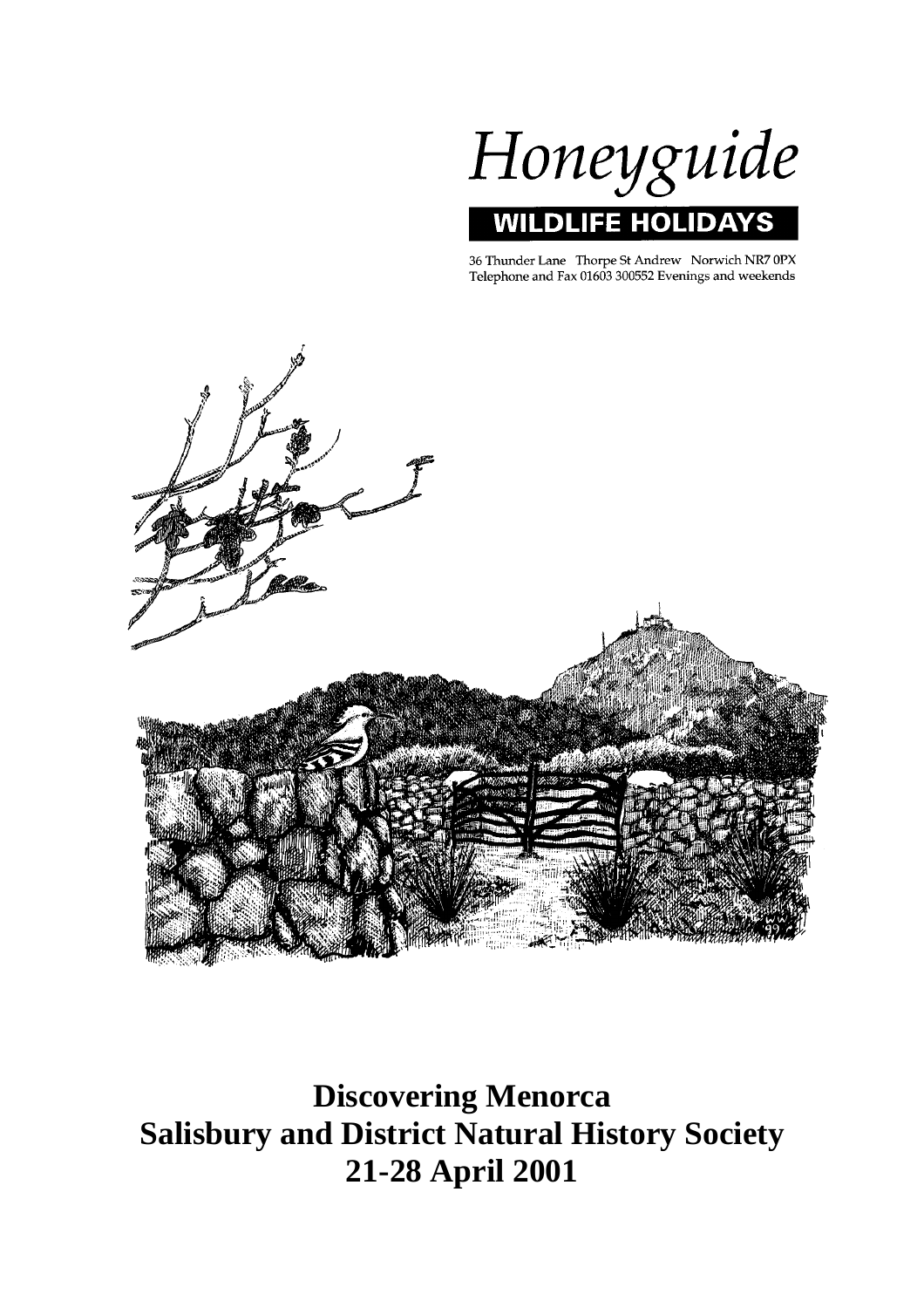#### **Discovering Menorca Salisbury and District Natural History Society 21-28 April 2001**

**Participants** Rosemary and Gerald Nicholls

Jim and Brenda Wade

Donald and Rita Scarfe

Edward and Kate Sansby

June Hodkinson Audrey Lovett

Margaret Pragnell Ailsa McKee

Grace Hickman Pamela James

Marigold Woolley Joan Tripp

Joan Cook Betty Robinson

Leaders Chris Durdin Rob Macklin Kathy Archibald

Our hosts at Matchani Gran Shaun and Jenny Murphy

The group was joined on Thursday 26<sup>th</sup> April by John Seymour, historian and Menorcan resident, and by Santí Catchot from the Balearic Ornithological Group (GOB) on the same evening. Santí was there because, as with all Honeyguide holidays, £25 of the price of the holiday was put towards a conservation project, in this case for GOB's work in Menorca. The cheque for £450 given to GOB from this holiday brings the total to £4370 contributed to GOB by Honeyguide holidays in the Balearics. The total contributed to conservation projects in Europe from all Honeyguide holidays is now £22,805 (at the end of this holiday season). A thank-you letter from GOB appears at the end of this report.

The daily log in this report was written by Rob Macklin and plant notes by Kathy Archibald.

*Front cover illustration by Will Woodrow. Other illustrations by Rob Hume.*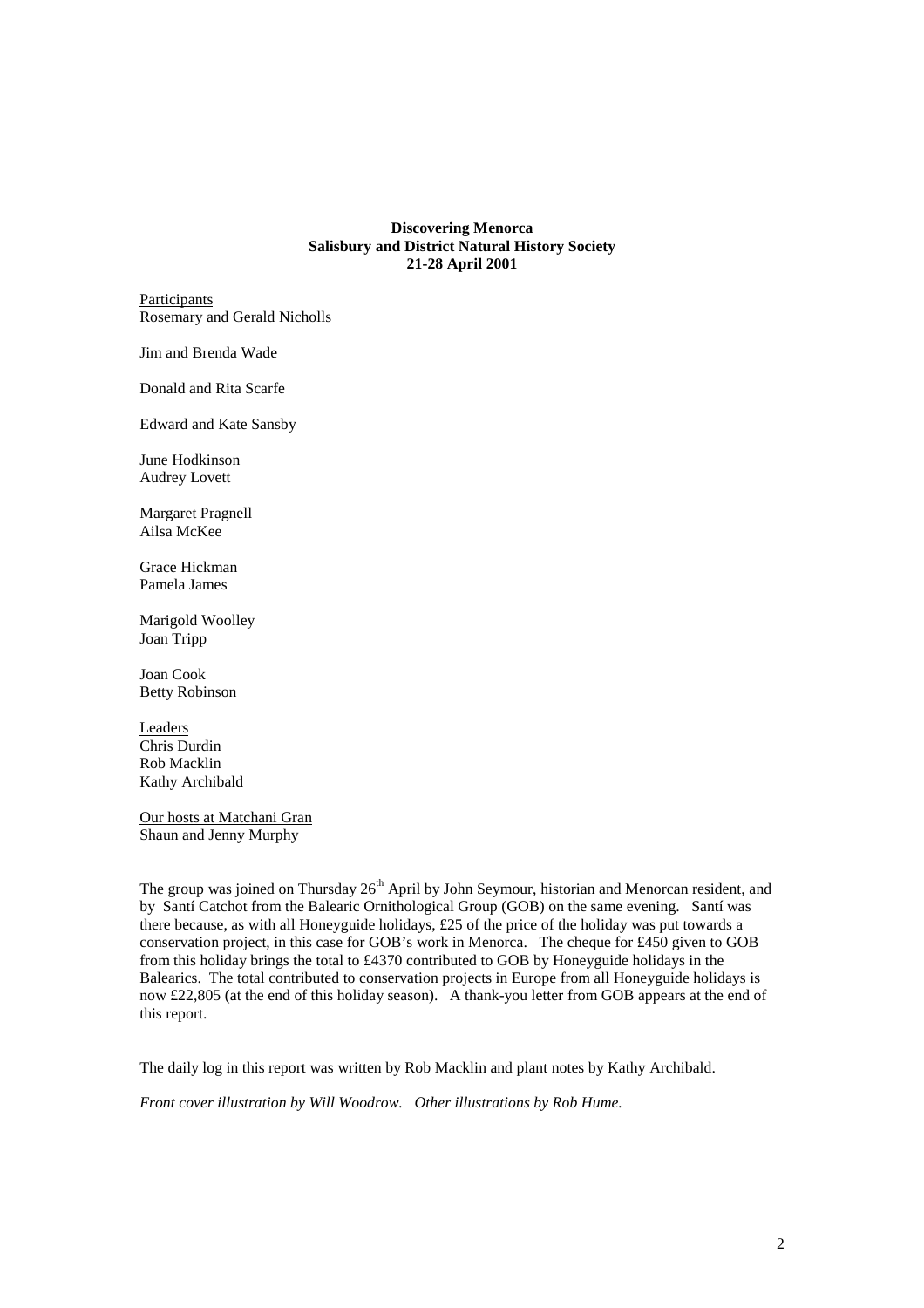# **DISCOVERING MENORCA APRIL 21ST to 28th 2001**

#### **Saturday 21st April – Matchani Gran**

The cold and cloudy conditions we hoped to leave behind in Luton were also the order of the day as we arrived in Menorca. Shaun and Vivian met us at the airport where we collected the buses and we were soon on our way to Matchani Gran. Two Ravens and a Hoopoe greeted us as we drove into the entrance. Heavy downpours before lunch were replaced by brighter conditions in the afternoon and we spent a rewarding couple of hours exploring the local fields. We soon had our first views of Booted Eagles in the skies overhead and an adult Egyptian Vulture drifted slowly by. As another heavy shower broke out we had a brief view of our only Alpine Swift of the week and a group of 10 Ravens flew over. The bushes around the farm were alive with small birds particularly Sardinian Warblers and Goldfinches while a couple of Blackcaps sang, a Whitethroat was seen and two Thekla Larks delivered their song from overhead. As we moved through the fields a Tawny Pipit perched up briefly on the wall, a Hoopoe flew up and a Spotted Flycatcher was located in a fig tree; we then got excellent views of two Thekla Larks on the ground.

One particular field right behind the farm had escaped the attentions of the sheep and two donkeys and was consequently rich in wild flowers. Bellardia was particularly impressive here and Rosemary found several specimens of Branched broomrape. The orchids had just about gone over but there were still lots of goodies such as star clover, tassel hyacinth and white mignonette. After a good look around these fields we explored along the Aleppo Pine avenue at the front of the farm. A Booted Eagle was eating prey on the wing, a Woodchat Shrike was perched up on telephone wires and several of the group had a great view of a Hoopoe on the ground! Our walk was accompanied by the ever present song of nightingales and both Pallid and Common Swifts were on the wing. An open area of scrub and grass at the end of the drive turned up some excellent plants including masses of rosy garlic and Arabian star-of-Bethlehem. Our first butterfly of the trip, a painted lady, was found at Matchani Gran as we finished our walk. A fabulous evening meal set the scene for the week, during which we all put on rather a lot of weight! Further heavy rain overnight made us fear for the next day…

#### **Sunday 22nd April – Son Bou, Torre d'en Gaumés, Monte Toro**

Our fears were allayed as the morning dawned sunny, fine and warm. A Nightingale was singing and a Tree Pipit flew over as we boarded the buses for Son Bou, which boasts the only sizeable reedbed in Menorca.

Tree Pipits and hordes of Swifts were over the car park as we arrived and our first Cetti's Warbler sang from the surrounding scrub. As we made our way through the dunes and scrub we found lots of ribbed melilot, purple viper's bugloss and an apple of Sodom bush. Little Grebes and Water Rails could be heard calling from the depths of the reedbed and we had our first view of a Little Egret. We then came upon an area of open water and wet mud that hosted four species of waders including two stunning Black-winged Stilts, two Little Stints and a Little Ringed Plover. We crossed the channel and found several more waders on the beach getting good views of three Sanderlings but only distant views of a Greenshank. Several Cory's Shearwaters could just be identified way out to sea but a Shag was more obliging inshore. Climbing to the top of the dunes we were able to get a good view of an area of open water within the reedbed. This proved very attractive to a host of birds and we had excellent views of five male Garganeys, five Little Egrets, a Squacco Heron, Grey Heron and a male Shoveler – an amazing array of birds! Several of the group then found fragrant bug orchids and then bumped into a Naturetrek party looking for plants. Ailsa then found a Cretan mallow in flower and June turned up a patch of little robin. Joan then spotted another bird highlight in the shape of a Purple Heron flying languidly over the reedbed. We had our lunch under the pines by the car park being serenaded by Cetti's Warblers and a Hoopoe flew past us and into the village. We all agreed we had experienced a tremendous morning.

After lunch we headed off to an impressive prehistoric site at Torre d'en Gaumés dating back to c.1300 BC. Raptors here included a soaring Egyptian Vulture and two dark-phase Booted Eagles. New butterflies here were clouded yellow and red admiral and Gerald and Pam found a moorish gecko on the wall. A paper wasp's nest in gum mastic was rather impressive, as was a large green lizard that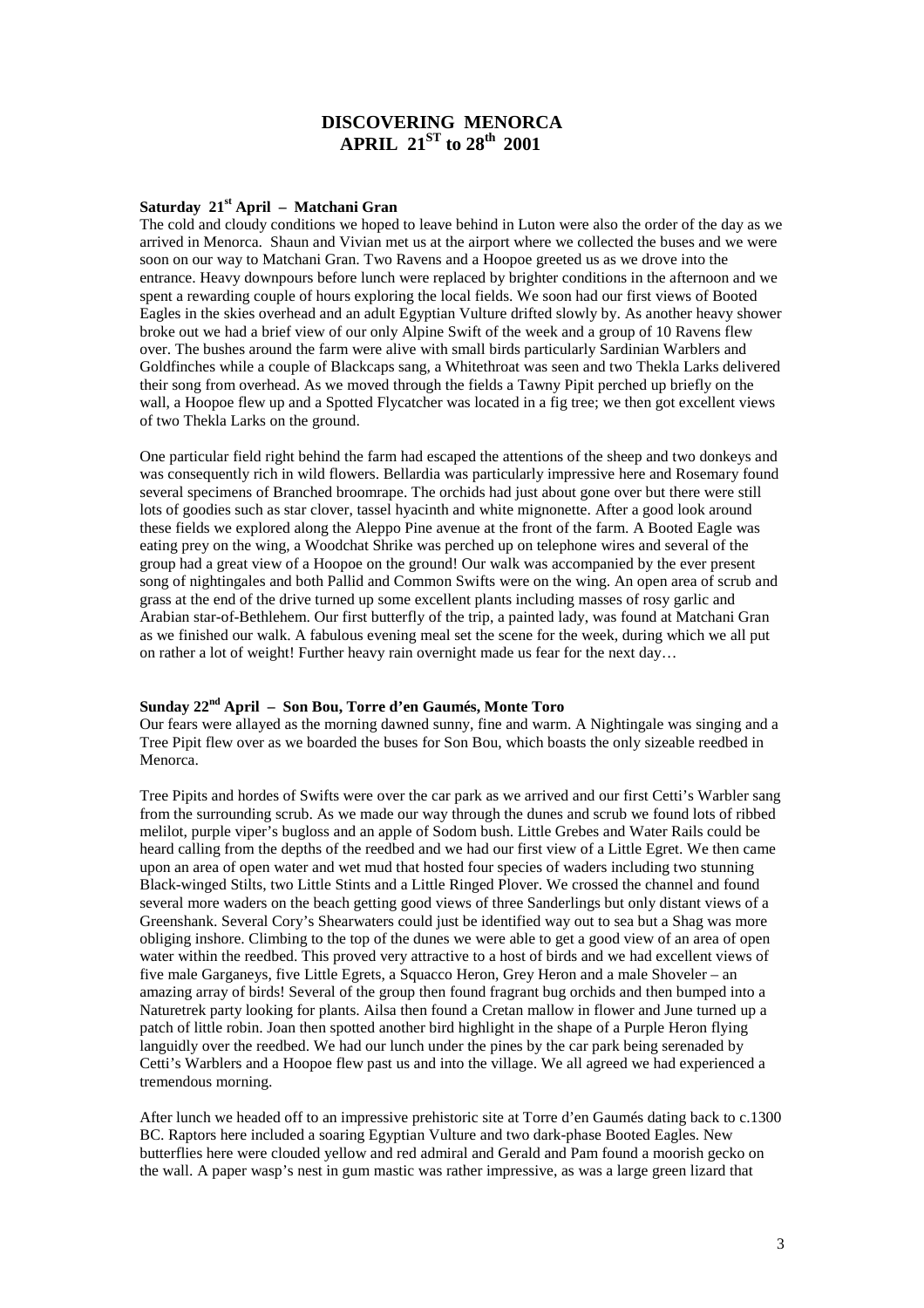posed obligingly for most of the group, and a Whimbrel flew over calling. New plants here included pale periwinkle and the mauve-tinged annual daisy. We finished off the day by taking tea at Monte Toro, giving us magnificent views over Menorca, and took the opportunity to have a look around the church and gift shop.

#### **Monday 23rd April – Tirant, Fornells and Cap De Cavallería**

The pre-breakfast mist soon cleared and several of the group took the opportunity to have a look around the grounds before breakfast. An amazing flock of 24 Ravens flew over the farm towards the airport and at least two Nightingales were in full song. Gerald got a really good view of a Hoopoe, a solitary Whitethroat was found in the scrub and singing birds included Thekla Lark, Blackcap and Corn Bunting.

Our first stop of the day was at the Tirant wetland which looked in impressive condition with areas of open water and wet mud (what a comparison to 2000 when this area was bone dry). As we approached the area we were astounded to see four White Storks feeding unconcernedly in a roadside field. Tirant itself was absolutely amazing and stuffed full of wildlife. Wading birds were here in excellent numbers including five Black-winged Stilts, a minimum of 21 Wood Sandpipers, two Ruff, a Greenshank, a Redshank and five Little-Ringed Plovers. Raptors included the usual Booted Eagles and Kestrels plus two hunting female Marsh Harriers and an excellent close-up view of a Red Kite. Gerald the found our first Wheatear on a wall, a stunning male Whinchat gave the group good views, three Turtle Doves flew into the shelter of an area of scrub and two Tree Pipits allowed us to get them right into the telescopes and fabulous views. We then drove on along the track finding two Cattle Egrets feeding among the legs of the cattle and a Woodchat Shrike in the scrub.

Our next stop was to look through a stunning field of yellow fonolassa where we located a good specimen of mirror bee-orchid. Nightingales were again in full song here and a Tawny Pipit performed its parachuting display flight. Another clouded yellow was seen and Pam spotted the first cleopatra. We drove right to the top of the road to a known Bee-eater colony but alas they were nowhere to be seen. Two Little Egrets were feeding on the river below us and the rocks were covered in very striking Hottentot Figs. As we drove back down the track we got brief views of an Iberian Yellow Wagtail among the cattle before retiring to Fornells for coffee.

After coffee we headed off to Cap de Cavallería finding approximately 30 Little Egrets feeding among masses of Water Crowfoot. The wind was still fairly strong so we located a sheltered lunch spot in the bay near the Cap. This proved an inspired choice as our lunch was interrupted by a superb view of an Osprey fishing in the bay. Ted found several jellyfish right by the shore and Gerald located a stunning Blue Rock Thrush on an old ruined building. Another new butterfly here was small heath. After a somewhat hairy drive up from the shore we moved on to the lighthouse at Cap De Cavallería.

 More Cory's Shearwaters were seen offshore and several of the group got reasonable views although this species can be hard to pin down. The highlight here was a Peregrine that attempted to snatch a wader out of the air but without success – a lucky escape for the fortunate bird! Two Shags on the sea proved easier to locate than the shearwaters and Kathy picked up calling Bee-eaters. This was to become the theme of the week as we unable to see any but occasionally heard them calling in the distance! A Subalpine warbler made a brief appearance but an Italian wall lizard was more obliging allowing many of the group to get photographs.

Our last stop of the day was at the Depuradora where we found two Wood Sandpipers, two Common Sandpipers and two Little Ringed Plovers. A dark-phase Booted Eagle drifted past and a striking stripeless tree frog was found in a bush very close to a hungry looking chicken! Later in the evening 600 Swifts circled the fields by Matchani Gran and both Scops Owls and Stone curlews could be heard calling after dark.

#### **Tuesday 24th April – Mahón & Punta Prima**

A misty start soon gave way to sunny conditions and before breakfast a Tawny Pipit was singing from the local fields. After breakfast we headed off to Mahón to explore the town and have a look at the market. On the way out a Nightingale was seen well on the telephone wires and several of the group got a good view of a Hoopoe. The rest of the morning was spent in the town where several Pallid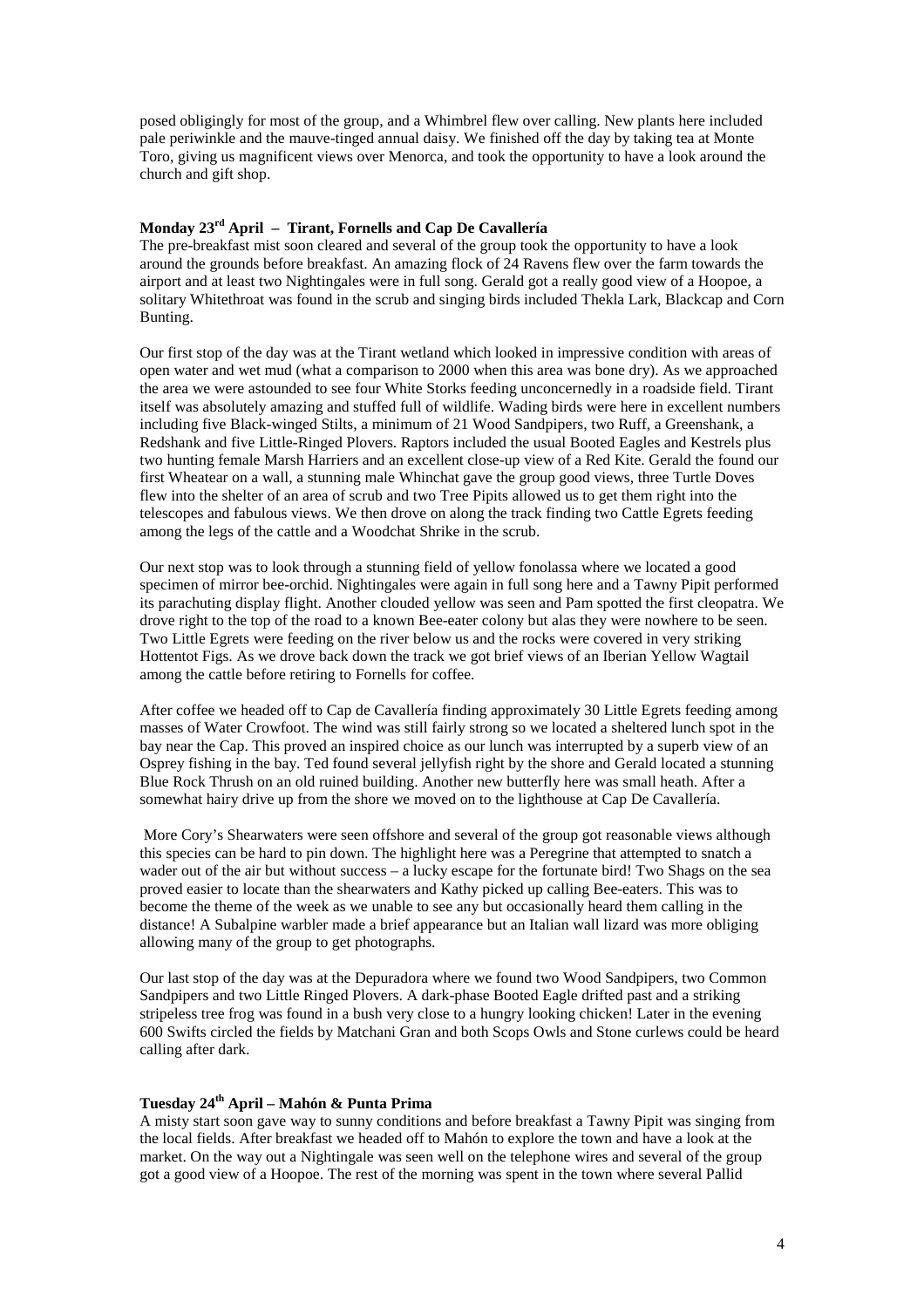

Swifts hunted for insects over the centre and a male Blue Rock Thrush sang from buildings overlooking the harbour. Towards lunchtime we drove down to the harbour and managed to find two adult Audouin's Gulls on the water as well as a Black-headed Gull. The Audouin's Gulls were persuaded to come right up to the harbour edge by offering them free hand-outs of bread, though as this took a little time the harbour-side gin shop closed in the meantime. A Booted Eagle then flew overhead and it was time to head back to Matchani Gran for lunch on the terrace.

After lunch most of the group boarded the buses for the short trip to Punta Prima; a Marsh Harrier was seen quartering the fields on the way. Another Audouin's Gull was located immediately on arrival at the shore, at least 20 Cory's Shearwaters were gliding by offshore and a bold little egret gave us stunningly close views. Two Shags were perched up on offshore rocks, a solitary Oystercatcher flew along the shoreline, then Jim found a well camouflaged Kentish Plover on the rocks. A southern speckled wood was another new butterfly for the trip and on the way back to base Rosemary found another Woodchat Shrike. Back at base it was time for more swimming in the pool!

#### **Wednesday 25th April – Algendar Gorge, Naveta Des Tudons & Ciutadella**

The pre-breakfast walk turned up the first Cuckoo of the trip and Chris heard a calling Quail in the local fields. Two Hoopoes were calling and three Pied Flycatchers were found in the scrub. After breakfast we drove off to Cala Galdana to explore the gorge behind the town. On the way we stopped at a foxglove tree near Alaior for pictures where a pale-phase Booted Eagle drifted over and two Woodpigeons flew past. On the way at least five Hoopoes were seen from the buses as well as three Kestrels.

The Algendar Gorge gate was locked but this did not deter the Salisbury Group who deftly clambered over the wall and in! We bumped into a group of ramblers and let them march on up the gorge leaving us to the wildlife. The gorge is well known as the best breeding site for Egyptian Vultures on Menorca and we did not have long to wait as up to four birds drifted over throughout the morning, two probable breeding adults and two immature birds. Lots of Rock Doves seemed to be breeding on the cliffs at the entrance to the gorge and I think that these are as 'pure' as you can find on the island. Several Fantailed Warblers were singing here as well as the inevitable Cetti's Warbler. As we started our walk we found both grey & narrow-leaved cistus in flower and pitch trefoil smothered the banks all through the gorge. The shelter provided by the gorge brought several butterflies out including holly blue, several beautifully bright cleopatras and a pale clouded yellow. The scrub on the valley floor turned up at least six Whinchats, a Woodchat Shrike and a whole host of Goldfinches. A Purple Heron flew in and perched up in a tree, a Grey Heron flew past then Gerald almost trod on another Purple Heron on a dyke edge – I'm not sure who was more surprised!

The slopes of the gorge were covered in scrub and pines and we heard two singing Firecrests and just managed to see one briefly. We then heard a Great Tit, which was another new bird! As we moved along the gorge Ted found the nest of a funnel-web spider and we then noticed two clumps of bright flowers; a Cretan mullein, heroically identified by Chris and white arum, a species of lily. Margaret then found a devil's coach horse which we managed to contain in a specimen box before we let it go, several tongue orchids were located and Gerald saw an emperor dragonfly along the river. Before we turned back we were lucky enough to get great views of an adult Egyptian Vulture on the cliffs as well as a stunning male Kestrel. What really stuck in my mind about this site was the constant backdrop of singing Nightingales – absolutely stunning!! At lunch we shared a cake to celebrate Gerald and Rosemary's  $20<sup>th</sup>$  wedding anniversary.

After lunch we looked at another prehistoric site at Naveta Des Tudons and, blow me, there were the ramblers again! This impressive site was also good for wildlife and the botanists were immediately enchanted by the three-leaved toadflax and wild gladiolus. We heard Quail singing on two occasions but were unable to see them which is quite usual. Three Egyptian Vultures and a Booted Eagle soared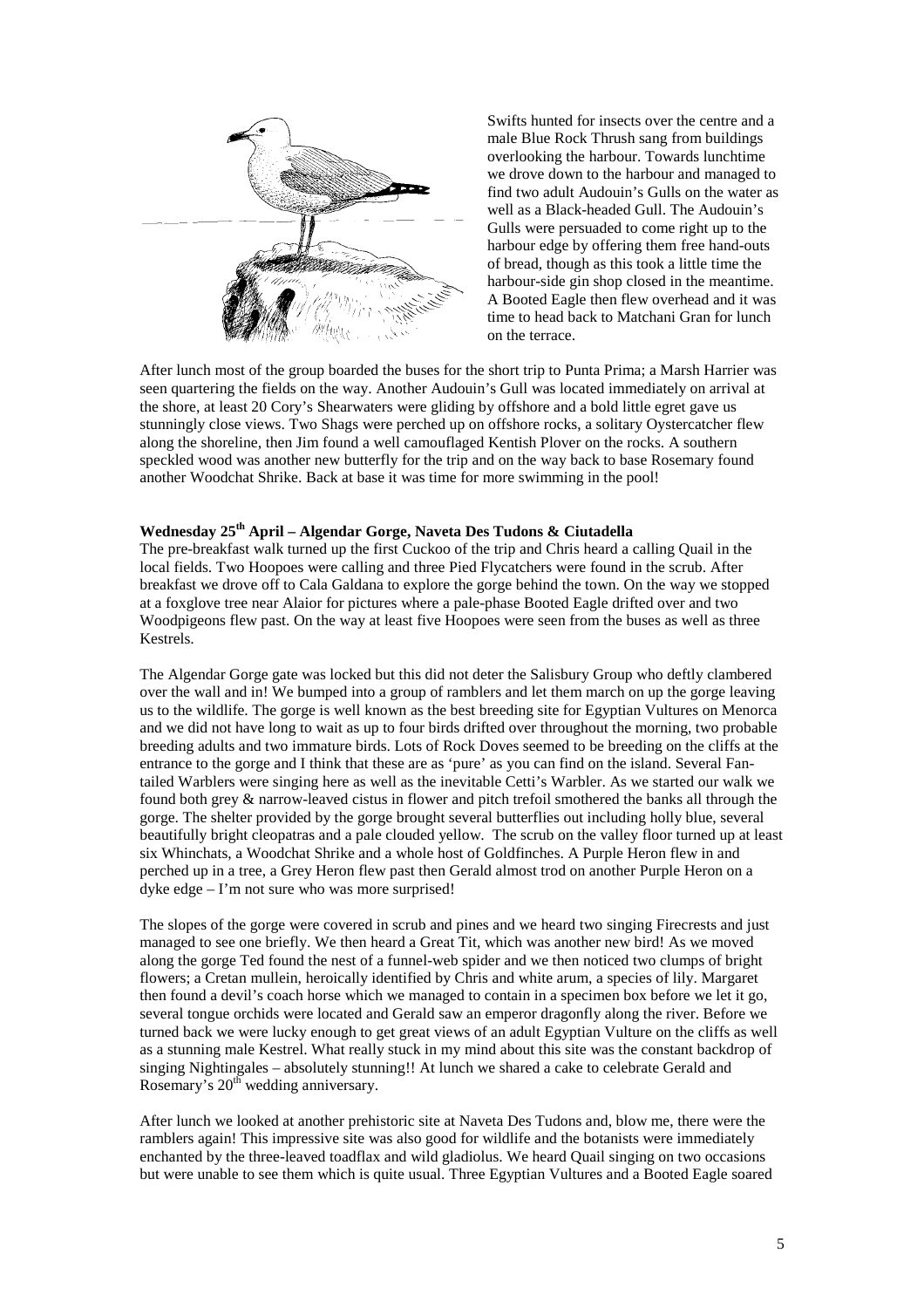overhead and another Woodchat Shrike was seen briefly. Another really good plant here was spiked star-of-Bethlehem.

Our final visit was to the old capital of Ciutadella where we found Indian Bead trees in the square, Swifts flying overhead and a very welcome cup of coffee. There was a little mishap with the navigation as we left the town but our bus managed to find the right road first time and on the way back we had a Black Kite overhead. The evening was spent at a super restaurant in Es Castell but was somewhat marred by the grey bus getting a massive puncture as we arrived back at base.

# **Thursday 26th April – Mongofre Nou, Cap de Favaritx & Albufera D'es Grau**

After last night's wheel damage we had a little delay while another bus was delivered but we were then soon on our way. Our first point of call – stopping on route for a Red Kite and a rabbit – was the private reserve at Mongofre Nou, managed in association with the Balearic Ornithological Group (GOB). The reserve looked absolutely superb and was heaving with wildlife. Waders on the pools took our full attention and we soon identified two Ruffs, two Ringed Plovers, four Wood Sandpipers, four Greenshank and four Kentish Plovers. A minimum of five Little Egrets were in the shallows and Blackwinged Stilts numbered at least 40 – an amazing sight! Two male Garganeys and another male Shoveler were found on the pools and as we moved on four stunning Greater Flamingos came into view. A Turtle Dove then sang from thick cover and more waders included five Common Sandpipers, a Green Sandpiper and a Spotted Redshank in full summer plumage. After all this excitement Audrey almost trod on a Little Bittern which skulked in deep cover right in front of us before flying off across the water. This was a life-tick for Rob and Kathy, although not, of course, for many in the more welltravelled Salisbury group! More excitement then followed in the shape of a male Pied Flycatcher and an Osprey that flew over the lagoons before perching up in a tree on the surrounding slopes. All of the group were then able to get excellent views of this spectacular bird of prey in the telescope. We finished off the morning by identifying an emperor dragonfly and then the much scarcer lesser emperor before finding six Little Stints on the pools and two Shags perched up on distant rocks.



We had lunch in the sunshine at the entrance to the reserve and everyone agreed that Mongofre Nou was a very special place. Two Ravens and a Booted Eagle were over the surrounding cliffs and several butterflies included holly blues and cleopatras. Rosemary, Gerald and Joan then had a most fortunate sighting of a pine marten trotting across the road and disappearing into the undergrowth.

Our next stop was a brief look at Cap de Favaritx, a strange barren place which was a little disappointing, especially after such a interesting morning. Several Cory's Shearwaters were offshore, again rather a long way out, and a Shag was perched up on the rocks.

Our last destination of the day was at Albufera D'es Grau: the only designated reserve on Menorca. It does have a reputation for occasionally being disappointing but we were fortunate in immediately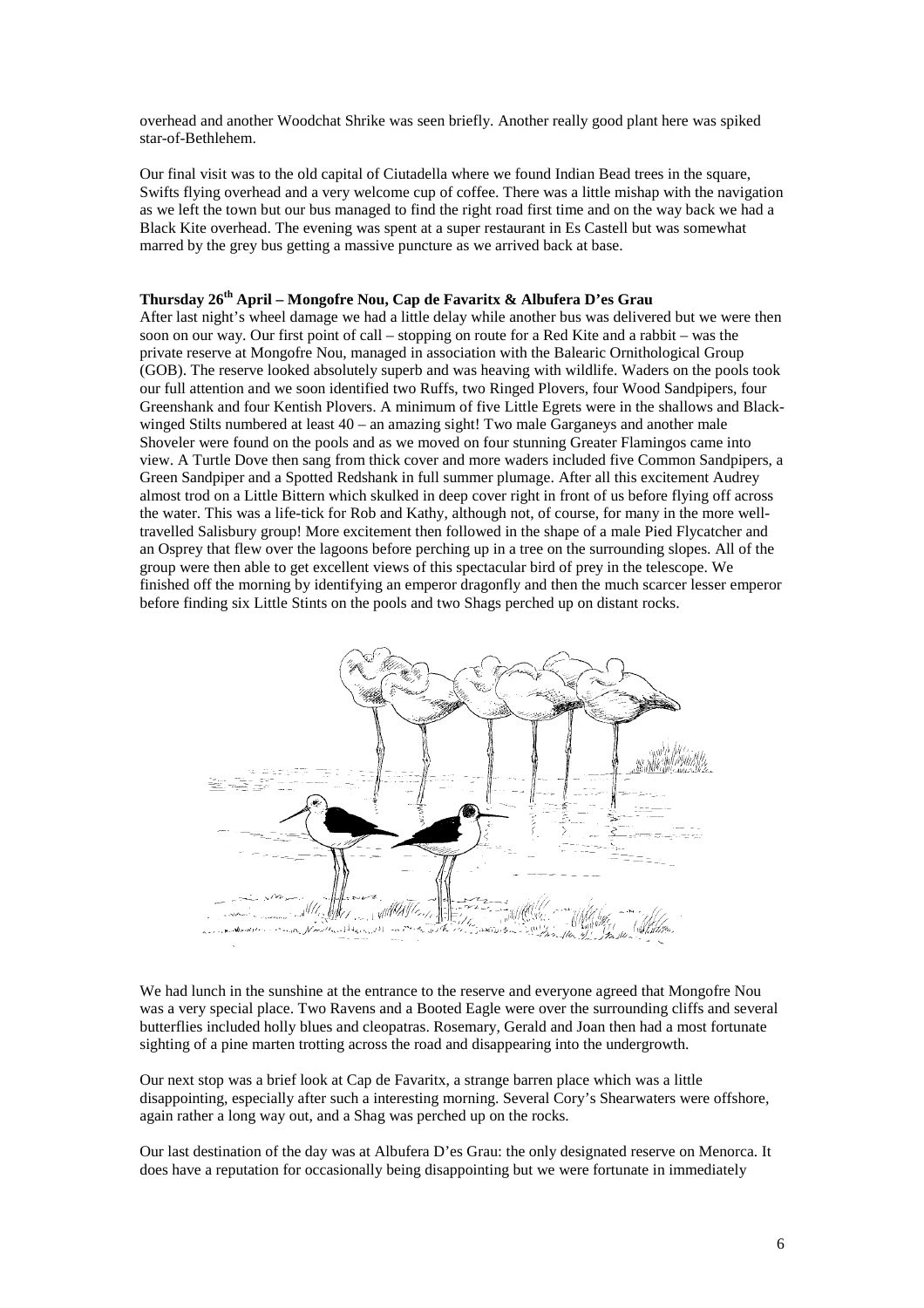having good views of a fishing Whiskered Tern over the lakes with its plumage flashing in the sun. A Night Heron then quickly disappeared into thick cover and three Purple Herons took to flight over the lakes. We also had very good views of three Black-winged Stilts and five Little Egrets before retiring to a local bar for teas and cold drinks. Back at the Matchani Gran bar and pool we were treated to yet another cake, this time to celebrate Chris's birthday - we all agreed he didn't look 60!!

Before dinner we enjoyed a magnificent potted history of Menorca from the incredible John Seymour, which left us all quite exhausted! Over dinner we were given an excellent insight into conservation problems and successes by Santí Catchot from the Balearic Ornithological Group (GOB). It is good to know that Honeyguide holidays have made such a useful contribution to their valuable efforts.

### **Friday 27th April – Mosaics at San Climent & Son Bou**

Before dawn Kate was up and about and saw a Barn Owl around the hotel and later Pam and Grace had an excellent view of a Hoopoe on the wall. Unfortunately the morning brought periods of heavy rain so we decided to head off to the mosaics at San Climent which was under cover. A surprising male Blue-Rock Thrush was on telephone wires here, a Pheasant called from the surrounding fields and we had good views of two Thekla Larks and a male Kestrel. Next bad weather stop was the supermarket in Alaior.

As the rain eased off and the sun broke through we decided to pay another visit to the reedbeds at Son Bou. As we arrived at the resort we stopped for coffee and noticed Cory's Shearwaters offshore, plus a Wheatear on the roadside and many Swallows were coming in off the sea. As we wandered along the beach from the car park Ailsa found a Little Bittern that was showing well on the edge of the reeds. At least four Little Egrets were in the reeds and a Great Reed Warbler was singing well but would not show itself. Where the river runs out of the reedbed into the sea a large amount of mud was exposed and this was again full of waders. As well as the usual Sanderlings, Common Sandpipers and Little Stints we found two striking Curlew Sandpipers, both coming into summer plumage. After this we moved onto the higher ground to get views of the open water and immediately picked up two Purple Herons. We stayed here for some time and were finally rewarded by good views of two adult & two juvenile Purple Gallinules climbing through the reeds. We finished off the morning with excellent views of a Pallid Swift and a Willow Warbler busily taking insects from the scrub.

After lunch we made our way through the resort to the far end of Son Bou. Our first bird here was a Squacco Heron right out in the open in a nearby field followed by a singing Fan-tailed Warbler and at least two Hoopoes. Several banded demoiselles were on the vegetation along the lane here and Gerald continued his excellent gecko watching by finding two more, including one that stayed put for several minutes. As we moved along the path a Night Heron flew straight towards us before veering off, two Little Egrets were in the meadow and a Cattle Egret perched up on a stone wall. Yet another Booted Eagle soared overhead, a Hoopoe and two Turtle Doves flew past and two Wood Sandpipers and a Redshank were feeding in thick vegetation. As we moved back towards the buses three Yellow Wagtails flew in and a pale-phase Booted Eagle soared into view.

Our last evening at Matchani Gran passed with much hilarity; what with Shadows impersonations, Audrey in a rasta wig! – not to mention the tea-cosy – and sadness that the week had flown so quickly. Some of us went planet-gazing, with the aid of Chris's telescope, and were treated to several close-up views of a rather rattled Scop's owl who did not take kindly to Chris invading his territory!

## **Saturday 28th April – Matchani Gran & Luton**

Another warm and sunny day and time to head for home. We had time for a last quick look around the fields and immediately found two Stone-curlews, had an excellent view of a Hoopoe and a Tawny Pipit sang in the air. The last bird of all was a Raven that flew over "cronking" mournfully.

Many thanks are due, once again, to the Salisbury Group for their tremendous good humour, which makes all our holidays together such good fun; to Chris for his excellent leadership and to Shaun, Jenny & Vivian for their warm hospitality and endless entertainments!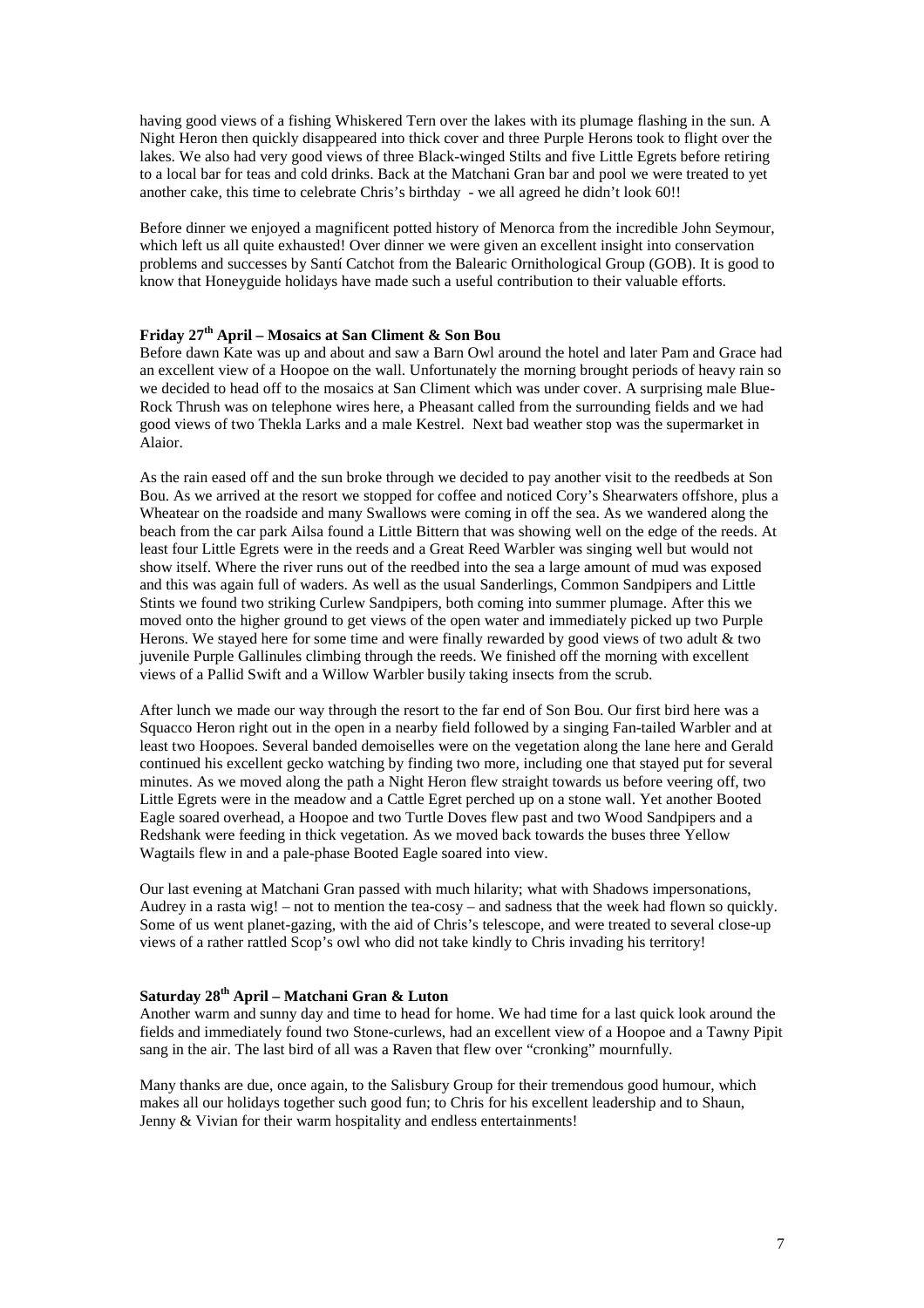# **Bird List**

| <b>Species</b>             | <b>Latin Name</b>          | <b>Comments</b>                                         |
|----------------------------|----------------------------|---------------------------------------------------------|
|                            |                            |                                                         |
| Little Grebe               | Tachybaptus rufilcollis    | Heard at Son Bou                                        |
| Cory's Shearwater          | Calonectris diomedea       | Regular offshore; c.50 at Son Bou on 27 <sup>th</sup> . |
| <b>Balearic Shearwater</b> | Puffinus mauretanicus      | Offshore at Son Bou & Cap de Cavallería                 |
| European Shag              | Phalacrocorax aristotelis  | Most coastal, sites                                     |
| Little Bittern             | Ixobrychus minutus         | One at Mongofre Nou & Son Bou                           |
| Night Heron                | Nycticorax nycticorax      | Albufera & Son Bou                                      |
| Squacco Heron              | Ardeola ralloides          | Son Bou                                                 |
| <b>Cattle Egret</b>        | <b>Bubulcus</b> ibis       | Tirant & Son Bou                                        |
| Little Egret               | Egretta garzetta           | Common; peak of 30 at Tirant on 23rd.                   |
| Grey Heron                 | Ardea cinerea              | Most wetland sites; 3 at Mongofre Nou.                  |
| Purple Heron               | Ardea purpurea             | Most wetland sites; 3 at Albufera.                      |
| White Stork                | Ciconia ciconia            | 4 at Tirant.                                            |
| Greater Flamingo           | Phoenicopterus ruber       | 4 at Mongofre Nou on $26^{\text{th}}$ .                 |
| Mallard                    | Anas platyrhynchos         | Common & widespread.                                    |
| Garganey                   | Anas querquedula           | 5m at Son Bou & 2m at Mongofre Nou.                     |
| Northern Shoveler          | Anas clypeata              | Son Bou, Tirant & 2 at Mongofre Nou.                    |
| <b>Black Kite</b>          | Milvus migrans             | One near Ciutadella.                                    |
| Red Kite                   | Milvus milvus              | Matchani Gran, Tirant & Mongofre Nou                    |
| <b>Egyptian Vulture</b>    | Neophron percnopterus      | Peak of 4 at Algendar Gorge.                            |
| Marsh Harrier              | Circus aeruginosus         | Two at Tirant; one on way to Punta Prima.               |
| <b>Booted Eagle</b>        | Hieraaetus pennatus        | Widespread & common.                                    |
| Osprey                     | <b>Pandion haliaetus</b>   | Cap de Cavallería & Mongofre Nou.                       |
| Kestrel                    | Falco tinnunculus          | Widepread & common.                                     |
| Peregrine                  | Falco peregrinus           | One at Cap de Cavallería.                               |
| Red-legged Partridge       | Alectoris rufa             | Two on way to airport.                                  |
| Pheasant                   | Phasianus colchicus        | Heard at Mosaics at San Climent.                        |
| Quail                      | Coturnix coturnix          | Heard at Matchani Gran & Naveta Des Tudons              |
| Water Rail                 | Rallus aquaticus           | Heard at Son Bou.                                       |
| Moorhen                    | Gallinula chloropus        | Most freshwater sites.                                  |
| Coot                       | Fulica atra                | Son Bou, Tirant & Mongofre Nou.                         |
| Oystercatcher              | Haematopus ostralegus      | One at Punta Prima.                                     |
| <b>Black-winged Stilt</b>  | Himantopus himantopus      | Peak of 43 at Mongofre Nou.                             |
| Stone-curlew               | <b>Burhinus oedicnemus</b> | Heard at Matchani Gran the 2 on 28 <sup>th</sup> .      |
| Little Ringed Plover       | Charadrius dubius          | 7 at Tirant & six at Mongofre Nou.                      |
| <b>Ringed Plover</b>       | Charadrius hiaticula       | 2 at Mongofre Nou.                                      |
| Kentish Plover             | Charadrius alexandrinus    | One at Punta Prima 7 4 at Mongofre Nou.                 |
| Grey Plover                | Pluvialis squatarola       | One at Punta Prima.                                     |
| Sanderling                 | Calidris alba              | Son Bou & Cap de Favaritx.                              |
| Little Stint               | Caldris minuta             | Peak of six at Mongofre Nou.                            |
| Curlew Sandpiper           | Calidris ferruginea        | 2 at Son Bou on $27^{\text{th}}$ .                      |
| Ruff                       | Philomachus pugnax         | 2 at Tirant & Mongofre Nou.                             |
| Whimbrel                   | Numenius phaeopus          | Heard at Torre Des Gaumés.                              |
| Redshank                   | Tringa totanus             | One at Tirant & Son Bou.                                |
| Spotted Redshank           | Tringa erythropus          | One at Mongofre Nou.                                    |
| Greenshank                 | Tringa nebularia           | Peak of 4 at Mongofre Nou on 26 <sup>th</sup> .         |
| Green Sandpiper            | Tringa ochropus            | One at Mongofre Nou on $26th$ .                         |
| <b>Wood Sandpiper</b>      | Tringa glareola            | Peak of 17 at Tirant on $23^{\text{rd}}$ .              |
| Common Sandpiper           | Actitis hypoleucos         | Peak of 6 at Mongofre Nou on 26 <sup>th</sup> .         |
| <b>Black-headed Gull</b>   | Larus ridibundus           | One at Mahón on $24^{\text{th}}$ .                      |
| Yellow-legged Gull         | Larus cachinnans           | Widespread & common.                                    |
| Audouin's Gull             | Larus audounii             | Mahón & Punta Prima.                                    |
| Whiskered Tern             | Chlidonias hybridus        | One at Albufera on $26^{\text{th}}$ .                   |
| <b>Rock Dove</b>           | Columba livia              | Widespread & common.                                    |
| Woodpigeon                 | Columba palumbus           | Alaior & Mongofre Nou.                                  |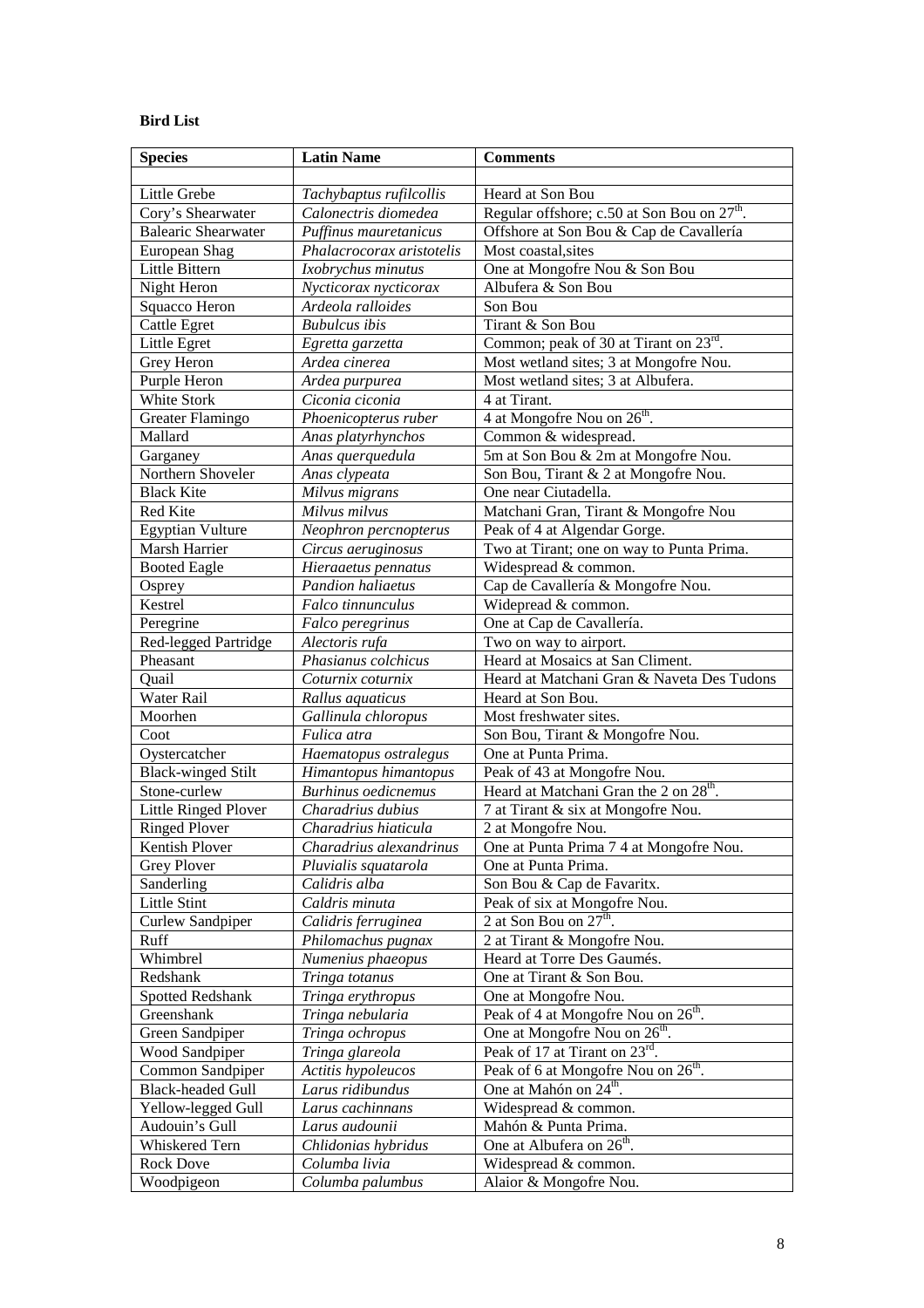| <b>Collared Dove</b>      | Streptopelia decaocto   | Four sites inc. 2 at Matchani Gran.                 |
|---------------------------|-------------------------|-----------------------------------------------------|
| <b>Turtle Dove</b>        | Streptopelia turtur     | Several seen inc. 3 at Tirant on 23rd.              |
| Cuckoo                    | Cuculus canorus         | Heard at Matchani Gran.                             |
| Barn Owl                  | Tyto alba               | One at Matchani Gran on 27 <sup>th</sup> .          |
| Scops Owl                 | Otus scops              | Seen & heard at Matchani Gran.                      |
| Swift                     | Apus apus               | Widespread & coomon.                                |
| Pallid Swift              | Apus pallidus           | Peak of 5 at Mahón & 4 at Ciutadella.               |
| Alpine Swift              | Apus melba              | One at Matchani Gran on 21 <sup>st</sup> .          |
| Bee-eater                 | Merops apiaster         | Heard at three locations.                           |
| Hoopoe                    | Upupa epops             | Widepread & common.                                 |
| Short-toed Lark           | Calandrella             | Singing male at Matchani Gran on 24 <sup>th</sup> . |
|                           | brachydactyla           |                                                     |
| Thekla Lark               | Gallerida theklae       | Common - good views at Matchani Gran.               |
| Sand Martin               | Riparia riparia         | Son Bou, Tirant & Mongofre Nou.                     |
| Swallow                   | Hirundo rustica         | Widespread & common.                                |
| House Martin              | Delichon urbica         | Common.                                             |
| <b>Tawny Pipit</b>        | Anthus campestris       | Singing males at Matchani Gran & Tirant.            |
| Tree Pipit                | Anthus trivialis        | Two at Tirant on $23^{\text{rd}}$ .                 |
| Spanish Wagtail           | Motacilla flava iberiae | 3 at Son Bou on $27th$ .                            |
| Nightingale               | Luscinia megarhynchos   | Widespread & common.                                |
| Whinchat                  | Saxicola rubetra        | Peak of 7 at Algendar Gorge on 25 <sup>th</sup> .   |
| Stonechat                 | Saxicola torquata       | Widespread & common.                                |
| Northern Wheatear         | Oenanthe oenanthe       | One at Tirant & 2 at Son Bou.                       |
| <b>Blue Rock Thrush</b>   | Monticola solitarius    | Noted at several sites inc. Cap de Cavallería.      |
| Blackbird                 | Turdus merula           | Common.                                             |
| Cetti's Warbler           | Cettia cetti            | Widespread & common.                                |
| Fan-tailed Warbler        | Cisticola juncidis      | Good views at Algendar Gorge.                       |
| <b>Great Reed Warbler</b> | Acrocephalus            | Heard at Son Bou.                                   |
|                           | arundinaceus            |                                                     |
| Subalpine Warbler         | Sylvia cantillans       | Male at Cap de Cavallería.                          |
| Whitethroat               | Sylvia communis         | Matchani Gran & Tirant.                             |
| Blackcap                  | Sylvia atricapilla      | Matchani Gran most mornings.                        |
| Chiffchaff                | Phylloscopus collybita  | Relatively common at wetland sites.                 |
| Willow Warbler            | Phylloscopus trochilus  | One at Son Bou on 27 <sup>th</sup> .                |
| Firecrest                 | Regulus ignicapilla     | Two at Algendar Gorge on 25 <sup>th</sup> .         |
| Spotted Flycatcher        | Muscicapa striata       | Regular at Matchani Gran.                           |
| Pied Flycatcher           | Ficedula hypoleuca      | Peak of 4 at Matchani Gran on 25 <sup>th</sup> .    |
| Great Tit                 | Parus major             | Algendar Gorge & Mongofre Nou.                      |
| Woodchat Shrike           | Lanius senator          | Several sites inc. 3 on $25^{\text{th}}$ .          |
| Raven                     | Corvus corax            | Peak of 26 at Matchani Gran on 23rd.                |
| House Sparrow             | Passer domesticus       | Widespread & common.                                |
| Chaffinch                 | Fringilla coelebs       | Son Bou & Algendar Gorge                            |
| Greenfinch                | Carduelis chloris       | Widespread & common.                                |
| Goldfinch                 | Carduelis carduelis     | Widespread & common.                                |
| Linnet                    | Carduelis cannabina     | Widespread and fairly common.                       |
| Corn Bunting              | Miliaria calandra       | Widespread & fairly common.                         |
|                           |                         |                                                     |

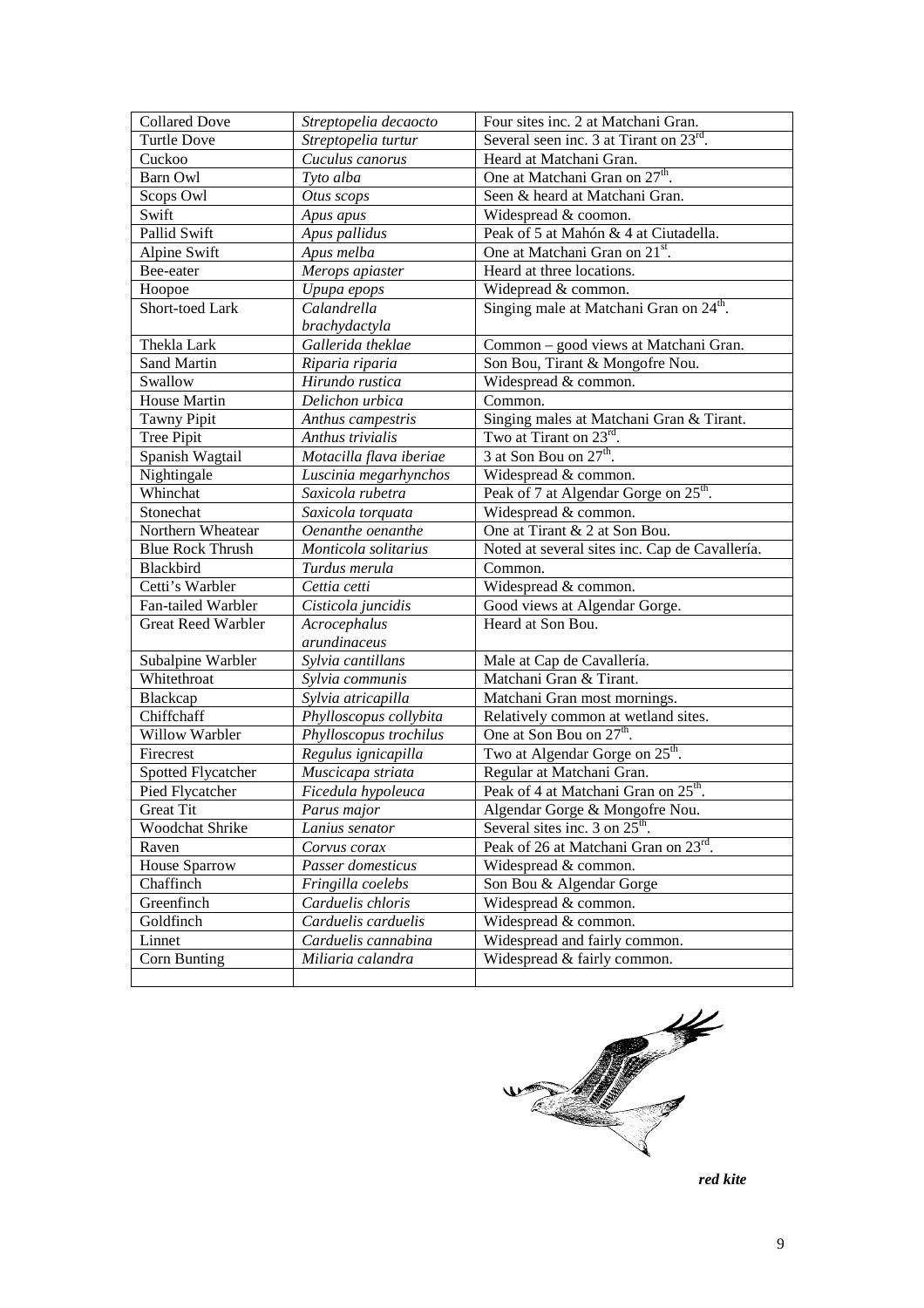# **Butterflies**

| Large White         | Small Heath         |
|---------------------|---------------------|
| Small White         | Speckled Wood       |
| Clouded Yellow      | Wall                |
| Pale Clouded Yellow | <b>Small Copper</b> |
| Cleopatra           | <b>Holly Blue</b>   |
| Painted Lady        | Geranium Bronze     |
| Red Admiral         |                     |



*cleopatra*

### **Mammals**

Algerian Hedgehog Pine Marten Rabbit

# **Reptiles & Amphibians**

| Marsh Frog           | Italian Wall Lizard |
|----------------------|---------------------|
| Stripeless Tree Frog | Hermann's Tortoise  |
| Moorish Gecko        | Red-eared Terrapin  |

# **Other Insects**

| Hummingbird Hawk-moth                  | Dung Beetle            |
|----------------------------------------|------------------------|
| Silver Y Moth                          | <b>Stink Beetle</b>    |
| Mediterranean Demoiselle               | Devil's Coach Horse    |
| <b>Blue-tailed Damselfly</b>           | Seven-spot Ladybird    |
| <b>Emperor Dragonfly</b>               | <b>Egyptian Locust</b> |
| <b>Lesser Emperor Dragonfly</b>        | Tawny Mining Bee       |
| Pine Processionary Moth – caterpillars | Paper Wasp             |
| Violet Carpenter Bee                   |                        |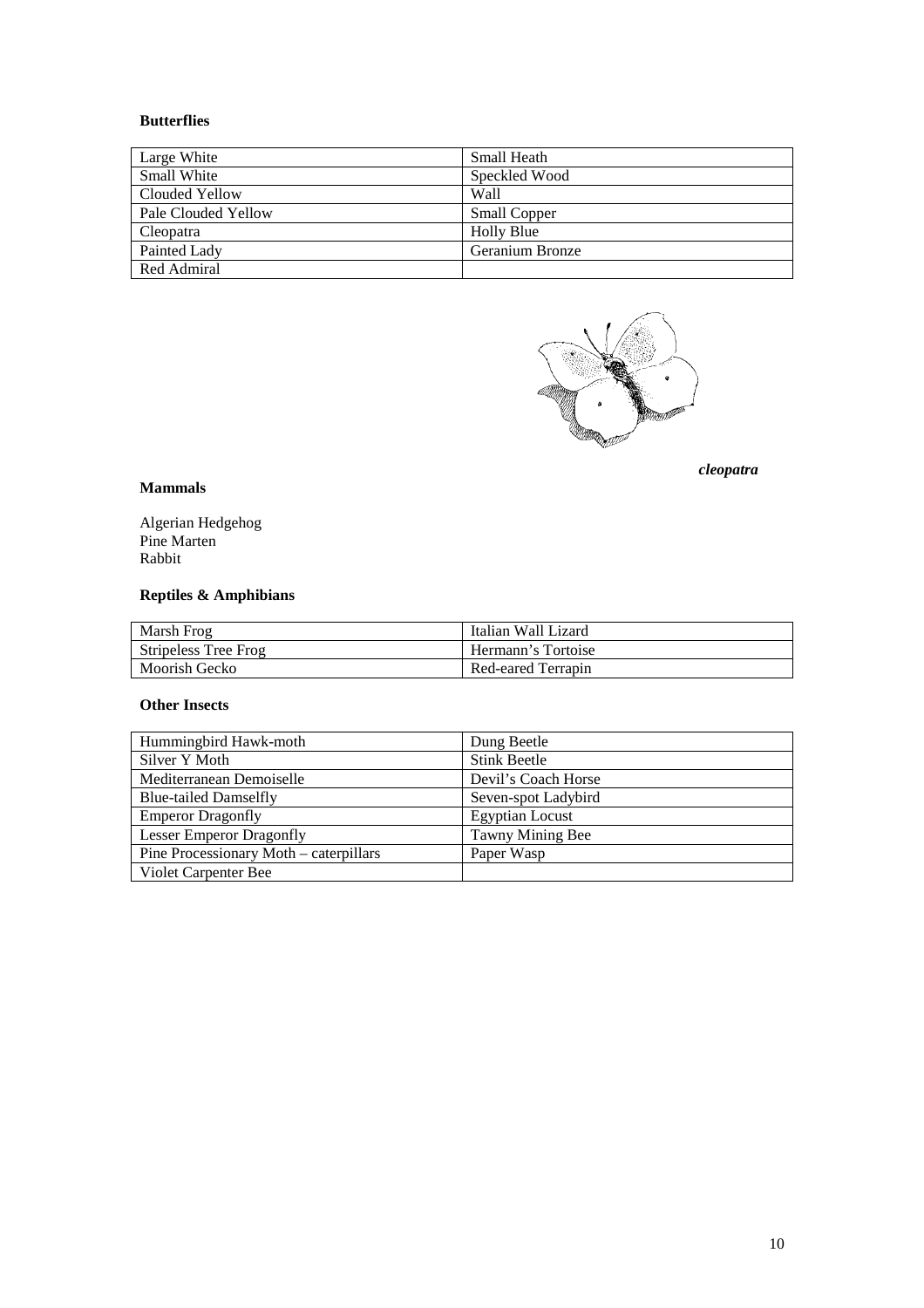# **Discovering Menorca Plant checklist**

# **Written & prepared by Kathy Archibald**

In the lists which follow, the localities are identified by the following codes

| MG - Matchani Gran          | MN - Mongofre Nou       |
|-----------------------------|-------------------------|
| SB - Son Bou                | $CF - Cap$ de Favaritx  |
| TG - Torre d'en Gaumés      | - Fornells<br>F.        |
| EM - Es Mercadel Depuradora | AG - Algendar Gorge     |
| T - Tirant                  | NT - Naveta d'es Tudons |
| CC - Cap de Cavallería      | PP - Punta Prima        |
| MT - Monte Toro             | EG - S'Albufera es Grau |

For some of the more widespread species, no attempt has been made to list all the localities. Indeed, in many cases, no localities at all are given, as the species was ubiquitous in the right habitats. I have tried to be as comprehensive as possible in the species listings, although some are more complete than others. For example, the plant lists have ignored many species not in flower, together with difficult groups such as grasses. English names are given only where there is one used in the books, or one can justifiably be coined.

| <b>FERNS &amp; ALLIES</b>    |                          |           |
|------------------------------|--------------------------|-----------|
| Equisetum telmateia          | great horsetail          | <b>SB</b> |
| Adiantum capillis-veneris    | maidenhair fern          | SB AG     |
| <b>CONIFERS &amp; ALLIES</b> |                          |           |
| Ephedra fragilis             | joint-pine               | CC EG     |
| Juniperus phoenicea          | Phoenician juniper       | SB EG PP  |
| Pinus halepensis             | Aleppo pine              |           |
| <b>FLOWERING PLANTS</b>      |                          |           |
| Acanthaceae                  |                          |           |
| Acanthus mollis              | Bear's breech            | <b>SB</b> |
| Agavaceae                    |                          |           |
| Agave americana              | century plant            | [planted] |
| Aizoaceae                    |                          |           |
| Carpobrotus edulis           | Hottentot fig            | CFF       |
| Amaryllidaceae               |                          |           |
| Pancratium maritimum         | sand daffodil            | SB CC EG  |
| Anacardiaceae                |                          |           |
| Pistachia lentiscus          | lentisc (or mastic tree) |           |
| Apiaceae (umbellifers)       |                          |           |
| Apium nodiflorum             | fool's watercress        | <b>SB</b> |
| Crithmun maritimum           | rock samphire            |           |
| Daucus carota                | wild carrot              |           |
| Eryngium campestre           | field eryngo             | MG        |
| E. maritimum                 | sea-holly                | <b>SB</b> |
| Ferula communis              | giant fennel             |           |
| Foeniculum vulgare           | fennel                   |           |
|                              |                          |           |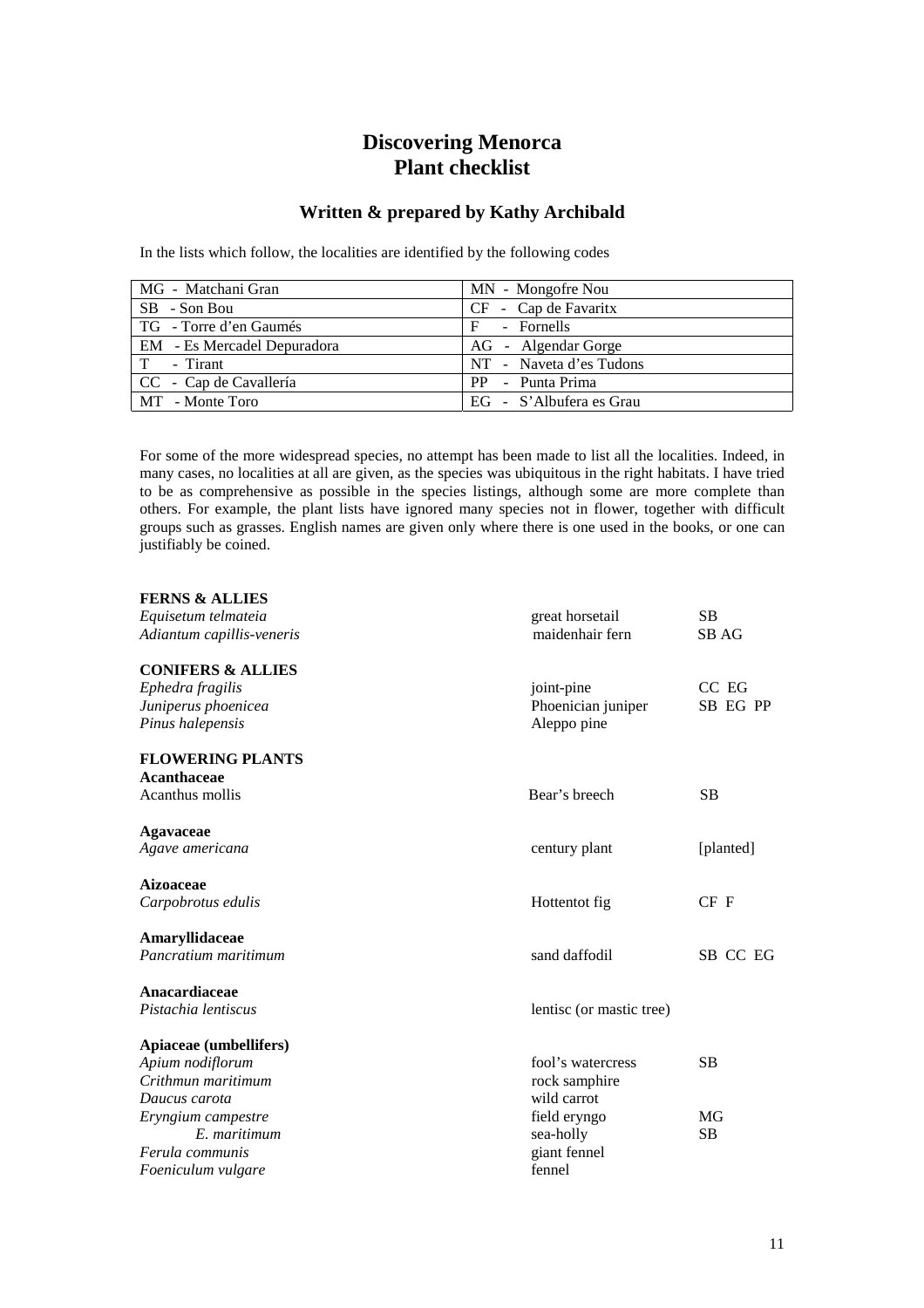| Kundmannia sicula               |                           |           |
|---------------------------------|---------------------------|-----------|
| Scandix pecten-veneris          | shepherd's-needle         | MG        |
| Torilis nodosa                  | knotted hedge-parsley     |           |
| Apocynaceae                     |                           |           |
| Vinca difformis                 | pale periwinkle           | TG        |
|                                 |                           |           |
| <b>Araceae</b>                  |                           |           |
| Aristolochia sempervirens       | birthwort                 |           |
| Arum italicum                   | Italian lords-and-ladies  | AG        |
| Dracunculus muscivorus          | dragon arum               | CC        |
| <b>Araliaceae</b>               |                           |           |
| Hedera helix                    | ivy                       | AG        |
| Asteraceae (composites)         |                           |           |
| Bellis annua                    | annual daisy              | MG        |
| Calendula arvensis              | field marigold            |           |
| Chrysanthemum coronarium        | crown daisy               |           |
| Evax pygmaea                    |                           | MG CC     |
| Galactites tomentosa            | field thistle             |           |
| Helichrysum stoechas            | curry plant               |           |
| Hyoseris radiata                | (looks like a sowthistle) |           |
| Pallenis spinosa                |                           | MG PP     |
| Reichardia tingitana            |                           | <b>SB</b> |
| Santolina chamaecyparissus      | lavender-cotton           | CC        |
| Senecio rodriguezii             |                           | CC CF PP  |
| Silybum marianum                | milk-thistle              |           |
| Taraxacum officinale            | dandelion                 |           |
| Urospermum dalechampii          |                           |           |
| <b>Boraginaceae</b>             |                           |           |
| Borago officinalis              | borage                    |           |
| Cynoglossum creticum            | blue hound's-tongue       | MG SB     |
| Echium italicum                 | pale bugloss              |           |
| E. plantagineum                 | purple viper's-bugloss    | MG SB     |
|                                 |                           |           |
| <b>Brassicaceae</b> (crucifers) |                           |           |
| <b>Brassica</b> napus           | rape                      |           |
| Cakile maritima                 | sea-rocket                | SB        |
| Cardaria draba                  | hoary cress               |           |
| Lobularia maritima              | sweet alison              | <b>SB</b> |
| Rorippa nasturtium-aquaticum    | watercress                | SB        |
| Cactaceae                       |                           |           |
| Opuntia ficus-indica            | prickly-pear              | MG T      |
| Caprifoliaceae                  |                           |           |
| Lonicera implexa                | honeysuckle               | AG PP     |
| L. etrusca                      |                           |           |
| Caryophyllaceae (pinks)         |                           |           |
| Silene gallica                  | small-flowered catchfly   | CC EG PP  |
| S. vulgaris                     | bladder campion           |           |
| S. cretica                      | Cretan catchfly           | MG        |
| S. conica                       | sand catchfly             |           |
| Chenopodiaceae                  |                           |           |
| Beta vulgaris ssp. maritima     | sea beet                  | SB        |
| Sarcocornia perennis            | perennial glasswort       | EG MN     |
|                                 |                           |           |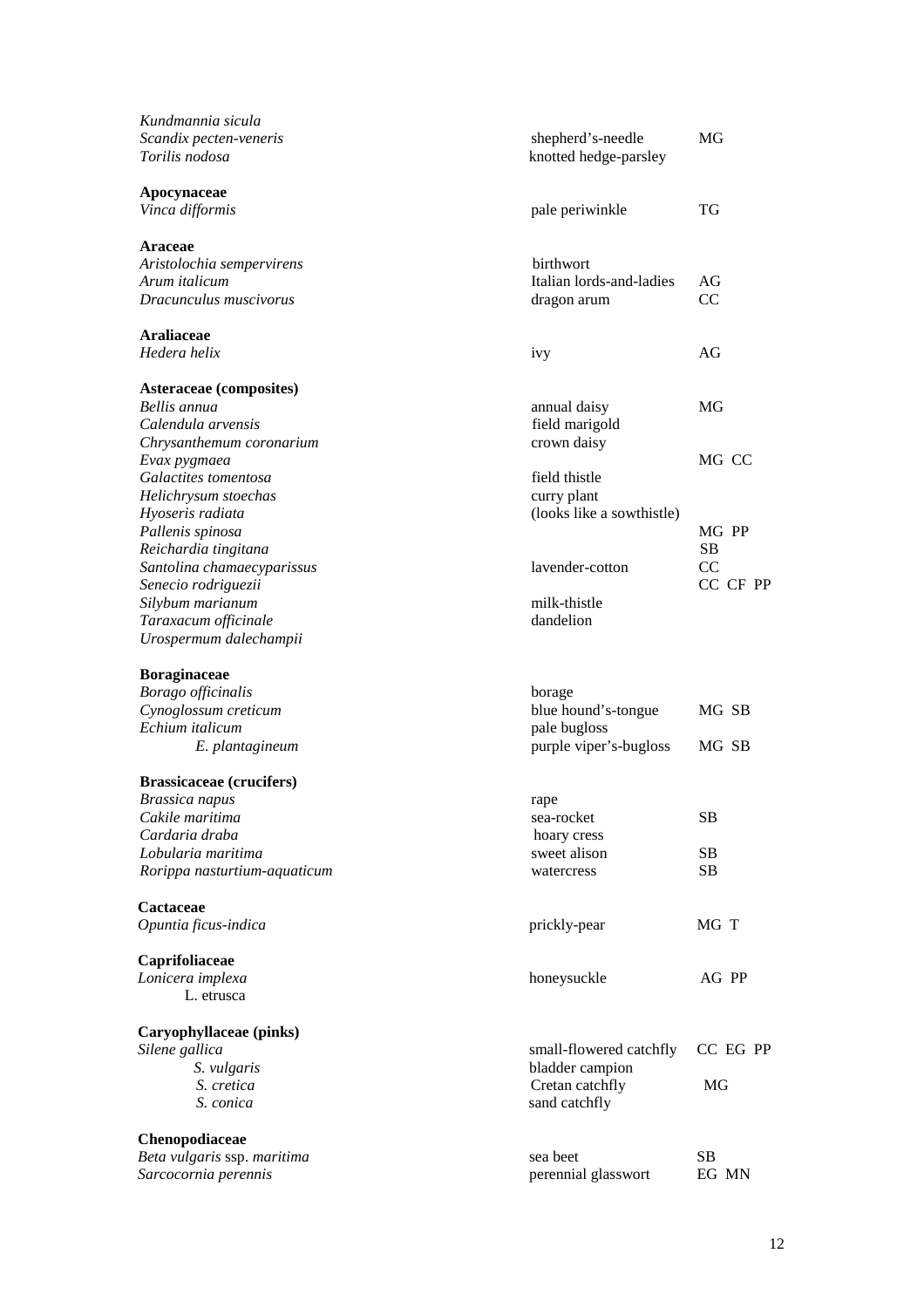| <b>Cistaceae</b>        |                            |               |  |
|-------------------------|----------------------------|---------------|--|
| Cistus albidus          | grey-leaved cistus         |               |  |
| C. monspeliensis        | narrow-leaved cistus       | EG            |  |
| C. salvifolius          | sage-leaved cistus         |               |  |
| Convolvulaceae          |                            |               |  |
| Calystegia soldanella   | sea bindweed               | <b>SB</b>     |  |
| Convolvulus althaeoides | mallow-leaved bindweed     |               |  |
| <b>Crassulaceae</b>     |                            |               |  |
| Umbilicus rupestris     | navelwort                  |               |  |
| Cuscutaceae             |                            |               |  |
| Cuscuta epithymum       | dodder                     | <sub>CC</sub> |  |
| Cyperaceae              |                            |               |  |
| Scirpus maritimus       | sea club-rush              | T             |  |
| <b>Dipsacaceae</b>      |                            |               |  |
| Scabiosa atropurpurea   |                            | <b>SB</b>     |  |
| S. maritima             |                            | <b>SB</b>     |  |
| <b>Ericaceae</b>        |                            |               |  |
| Erica arborea           | tree-heath                 | EG            |  |
| Euphorbiaceae           |                            |               |  |
| Euphorbia dendroides    | tree spurge                | EG PP         |  |
| E. helioscopia          | sun spurge                 |               |  |
| Ricinis communis        | castor oil plant           | <b>SB</b>     |  |
| Fagaceae                |                            |               |  |
| Quercus ilex            | holm oak                   |               |  |
| Gentianaceae            |                            |               |  |
| Blackstonia perfoliata  | yellow-wort                | <b>SB</b>     |  |
| Centaurium pulchellum   | lesser centaury            | EG            |  |
| Geraniaceae             |                            |               |  |
| Erodium malacoides      | mallow-leaved stork's-bill |               |  |
| Geranium columbinum     | long-stalked crane's-bill  |               |  |
| G. dissectum            | cut-leaved crane's-bill    |               |  |
| G. molle                | dove's-foot crane's-bill   |               |  |
| G. purpureum            | little-robin               |               |  |
| G. rotundifolium        | round-leaved crane's-bill  |               |  |
| <b>Iridaceae</b>        |                            |               |  |
| Gladiolus italicus      | wild gladiolus             | MG PP         |  |
| <b>Juncaceae</b>        |                            |               |  |
| Juncus acutus           | sharp rush                 | MG TEG MN     |  |
| Lamiaceae (labiates)    |                            |               |  |
| Mentha suaveolens       | apple-scented mint         | <b>SB</b>     |  |
| M. aquatica             | water mint                 | AG            |  |
| Prasium majus           | Spanish nettle tree        | MG TG         |  |
| Rosmarinus officinalis  | rosemary                   |               |  |
| Salvia verbenaca        | meadow clary               |               |  |
| Teucrium marum          |                            |               |  |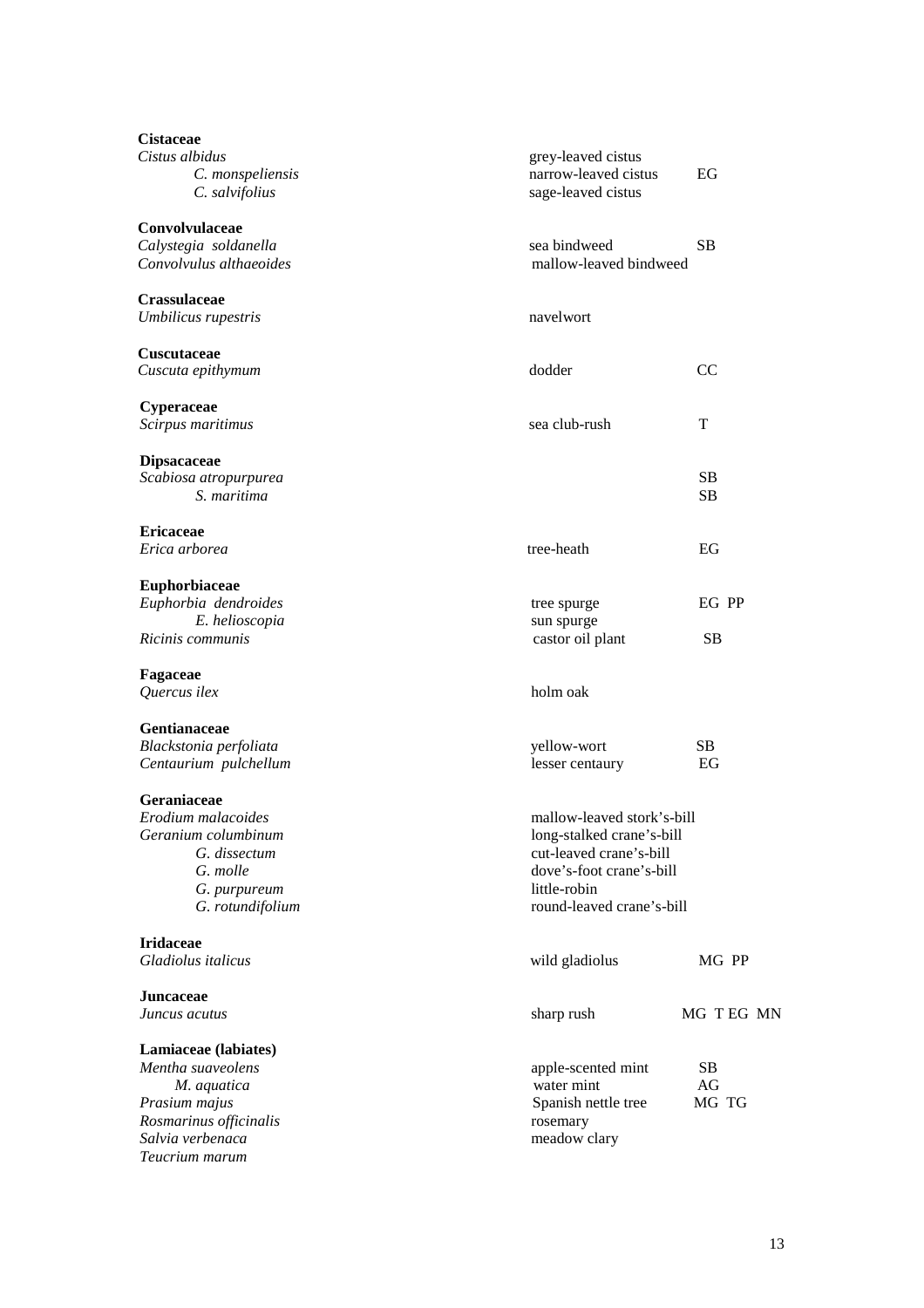| <b>Liliaceae</b>                  |                              |           |
|-----------------------------------|------------------------------|-----------|
| Allium ampeloprasum               | wild leek                    | <b>PP</b> |
| A. roseum                         | rose garlic                  |           |
| A. triquetrum                     | three-cornered leek          |           |
| A. subvillosum                    |                              | <b>MN</b> |
| Asparagus horridus                |                              |           |
| Asphodelus aestivus               |                              |           |
| A. fistulosus                     |                              |           |
| Muscari comosum                   | tassel hyacinth              |           |
| Ornithogalum arabicum             | Arabian star-of-Bethlehem MG |           |
| O. pyrenaicum                     | spiked star-of-Bethlehem     | NT        |
| Ruscus aculeatus                  | butcher's broom              | <b>SB</b> |
| Urginea maritima                  | sea squill                   |           |
| <b>Linaceae</b>                   |                              |           |
| Linum usitatissimum               | common flax                  | AG PP     |
| L. bienne                         | pale flax                    |           |
| L. trigynum                       |                              |           |
| Lythraceae                        |                              |           |
| Lythrum junceum                   |                              | AG        |
| <b>Malvaceae</b>                  |                              |           |
| Lavatera cretica                  | smaller tree-mallow          |           |
| L. arborea                        | tree mallow                  |           |
| Malva neglecta                    | dwarf mallow                 |           |
| M. sylvestris                     | common mallow                |           |
| <b>Meliaceae</b>                  |                              |           |
| Melia azedarach                   | Indian bead-tree             | [planted] |
| <b>Moraceae</b>                   |                              |           |
| Ficus carica                      | fig                          |           |
| Myoporaceae                       |                              |           |
| Myoporum laetum                   |                              | [planted] |
|                                   |                              |           |
| <b>Oleaceae</b>                   |                              |           |
| Olea europaea                     | olive                        | [planted] |
| Orobanchaceae                     |                              |           |
| Orobanche minor                   | lesser broomrape             | PP        |
| O. ramosa                         | branched broomrape           | MG        |
| O. sanguinea                      |                              |           |
| <b>Orchidaceae</b>                |                              |           |
| Orchis coriophora subsp. fragrans | bug orchid                   | <b>SB</b> |
| Ophrys speculum                   | mirror orchid                |           |
| Serapias parviflora               | small-flowered tongue-orchid |           |
| <b>Oxalidaceae</b>                |                              |           |
| Oxalis pes-caprae                 | Bermuda buttercup            |           |
| Papaveraceae                      |                              |           |
| Fumaria capreolata                | white ramping-fumitory       | <b>SB</b> |
| Papaver hybridum                  | rough poppy                  | MG        |
| P. rhoeas                         | common poppy                 |           |
| P.dubium                          | long-headed poppy            |           |
| P. somniferum                     | opium poppy                  |           |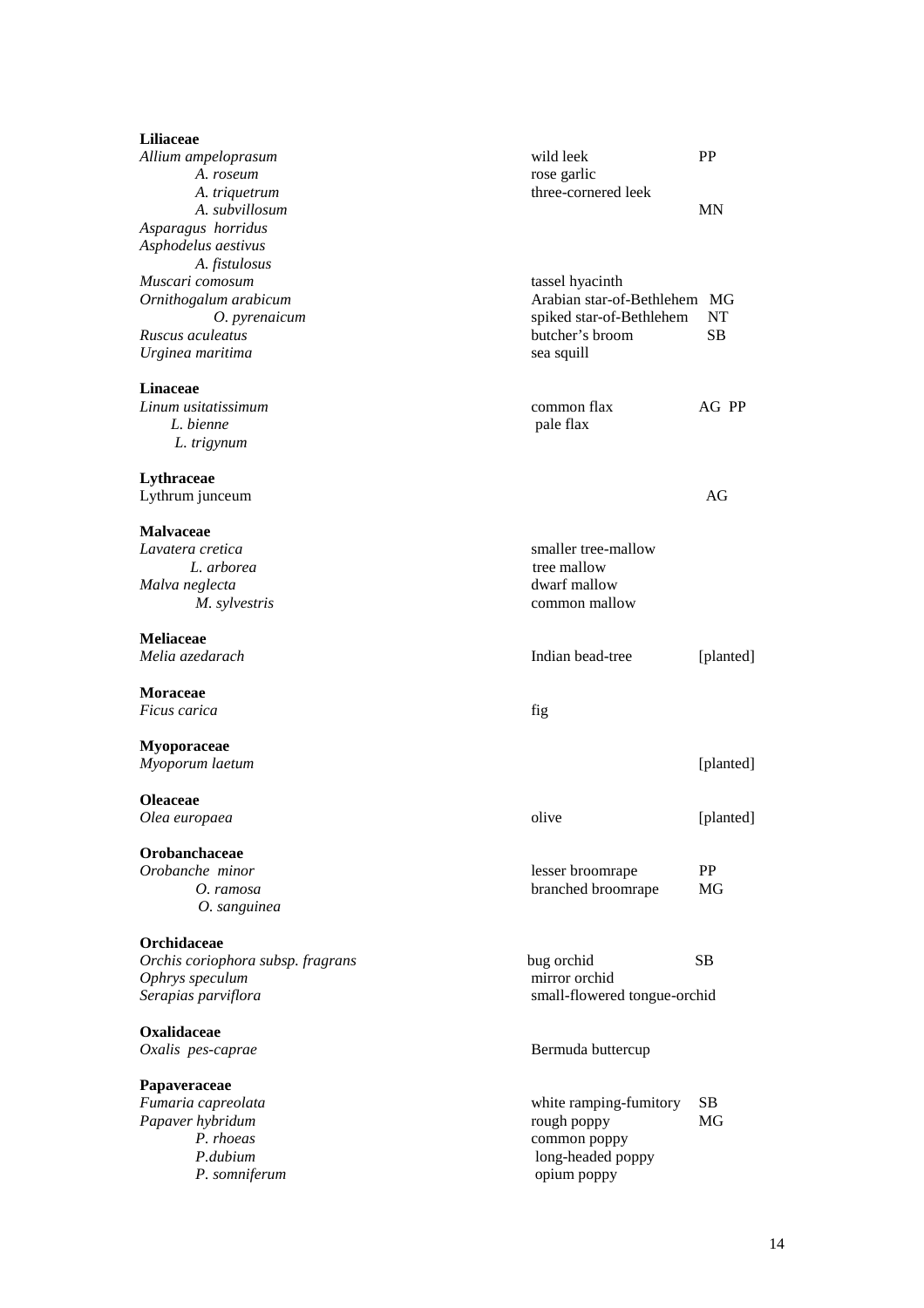| P. argemone               | prickly poppy                            |              |
|---------------------------|------------------------------------------|--------------|
| Papilionaceae (peas)      |                                          |              |
| Ceratonia siliqua         | carob (planted)                          |              |
| Anthyllis vulneraria      | Mediterranean kidney vetch               |              |
| Astragalus boeticus       |                                          | SВ           |
| Calicotome spinosa        | spiny broom                              |              |
| Dorycnium hirsutum        |                                          | <b>MN</b>    |
| D. pentaphyllum           |                                          | <b>MN</b>    |
| Hedysarum coronarium      | Italian sainfoin                         |              |
| Lathyrus annua            |                                          | <b>SB</b>    |
| L. ochrus                 |                                          | <b>SB</b>    |
| L. sphaericus             |                                          | EG           |
| Lotus corniculatus        | marsh bird's foot trefoil                | <b>SB</b>    |
| L. ornithopodioides       |                                          | <b>SB</b>    |
| Medicago orbicularis      | large disc medick                        |              |
| Melilotus officinalis     | ribbed melilot                           | <b>SB</b>    |
| Psoralea bituminosa       | pitch trefoil                            |              |
| Robinia pseudacacia       | false acacia (planted)                   |              |
| Spartium junceum          | Spanish broom                            | MN           |
| Trifolium campestre       | hop trefoil                              | EG           |
| T. stellatum              |                                          |              |
|                           | starry clover                            | SB AG        |
| Vicia benghalensis        |                                          |              |
| V. tetrasperma            | smooth tare                              |              |
| V. lutea                  | yellow vetch                             |              |
| Phytolaccaceae            |                                          |              |
| Phytolacca arborea        | ombu                                     | MG [planted] |
| Plantaginaceae            |                                          |              |
| Plantago coronopus        | buck's-horn plantain                     |              |
| Plumbaginaceae            |                                          |              |
| Limonium minutum          |                                          | CC CF F PP   |
|                           |                                          |              |
| Poaceae (grasses)         |                                          |              |
| Briza maxima              | quaking grass                            | <b>SB</b>    |
| Hodeum murinum            | wall barley                              |              |
| Ammophila arenaria        | marram grass                             | SB EG        |
| Ampelodesmus mauritanicus |                                          |              |
| Arundo donax              | giant reed                               | AG           |
| Lagurus ovatus            | hare's-foot grass                        |              |
| Polygonaceae              |                                          |              |
| Rumex crispus             | curled dock                              |              |
| Posidoniaceae             |                                          |              |
| Posidonia oceanica        |                                          | <b>SB</b>    |
| Primulaceae               |                                          |              |
| Anagallis arvensis        | scarlet pimpernel (red & blue varieties) |              |
| Punicaceae                |                                          |              |
| Punica granatum           |                                          | AG           |
|                           | pomegranate                              |              |
| Ranunculaceae             |                                          |              |
| Clematis cirrhosa         | maiden's-bower                           | MG           |
| C. flammula               |                                          | MG SB EG     |
| Ranunculus aquatilis      | common water-crowfoot                    | SB T         |
| R. macrophyllus           | large-leaved buttercup                   | T MN         |